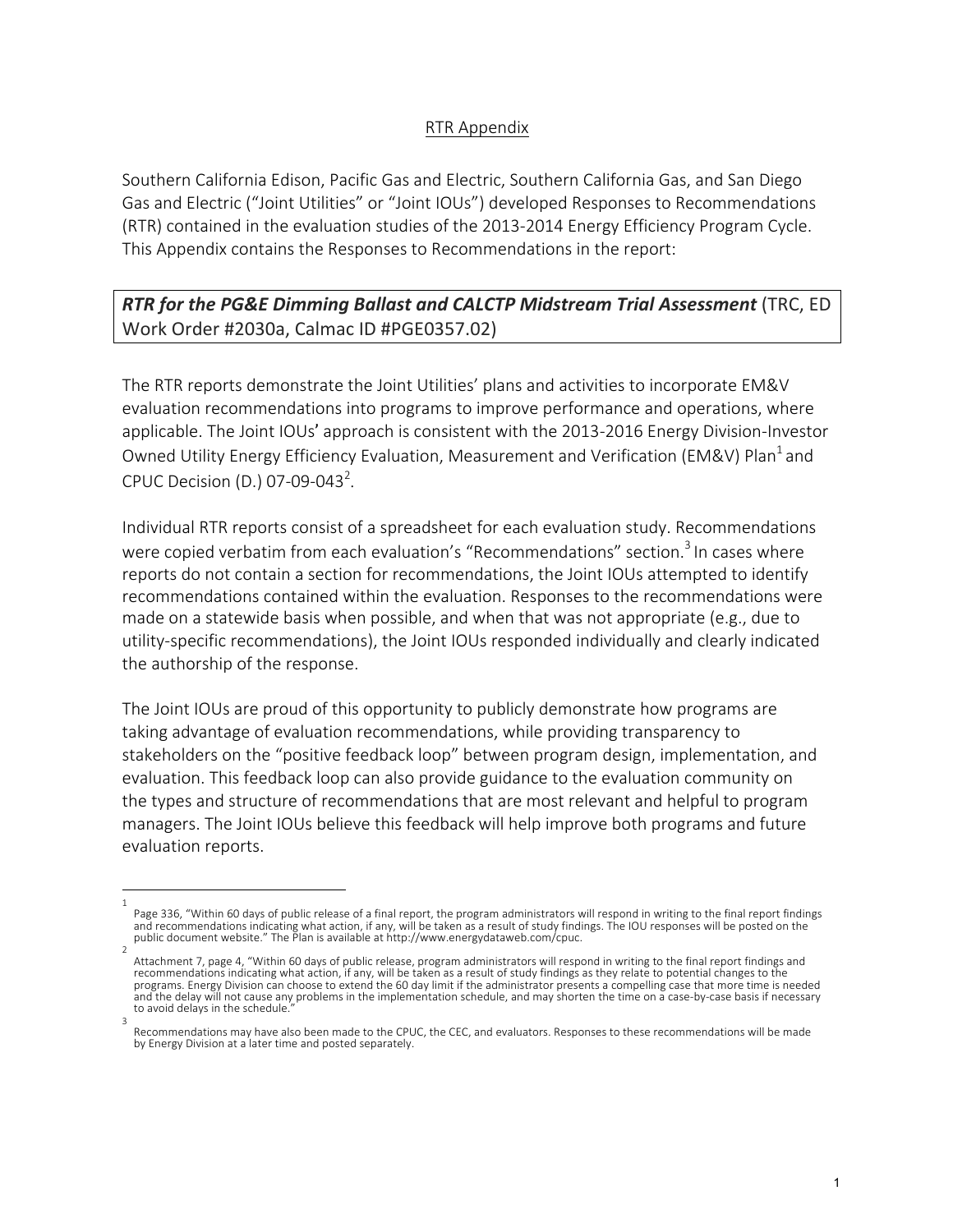## **EM&V** Impact, Process, Market Assessment Study Recommendations

Study Title: Pacific Gas and Electric Company Dimming Ballast and CALCTP Midstream Trial Assessment

**Program: Lighting**

**Author: TRC** 

**Calmac ID: PGE0357.02**

**ED Work Order: 2030a**

## Link to Report: http://calmac.org/publications/Dimming\_Ballast\_Draft\_Report\_FINAL.pdf

|                |           |                                                                                                                                                                                                                                                                                                                                                                                                                                                                                                                                                                                                                                                                                                                                                                                                                    |                                                                                                                                                                                                                                                                                                                                                                                                                                                                                                                                                                                                                                                                                                                                                                                                                                                                                                                                                                                                                            | Recommendation | <b>Disposition</b><br>(Accepted,<br>Rejected, or | <b>Disposition Notes</b><br>(e.g. Description of specific program change or Reason for                                                                                                                                                                                                                                                                                                                               |
|----------------|-----------|--------------------------------------------------------------------------------------------------------------------------------------------------------------------------------------------------------------------------------------------------------------------------------------------------------------------------------------------------------------------------------------------------------------------------------------------------------------------------------------------------------------------------------------------------------------------------------------------------------------------------------------------------------------------------------------------------------------------------------------------------------------------------------------------------------------------|----------------------------------------------------------------------------------------------------------------------------------------------------------------------------------------------------------------------------------------------------------------------------------------------------------------------------------------------------------------------------------------------------------------------------------------------------------------------------------------------------------------------------------------------------------------------------------------------------------------------------------------------------------------------------------------------------------------------------------------------------------------------------------------------------------------------------------------------------------------------------------------------------------------------------------------------------------------------------------------------------------------------------|----------------|--------------------------------------------------|----------------------------------------------------------------------------------------------------------------------------------------------------------------------------------------------------------------------------------------------------------------------------------------------------------------------------------------------------------------------------------------------------------------------|
| Item # Page #  |           | <b>Findings</b>                                                                                                                                                                                                                                                                                                                                                                                                                                                                                                                                                                                                                                                                                                                                                                                                    | <b>Best Practice / Recommendations</b>                                                                                                                                                                                                                                                                                                                                                                                                                                                                                                                                                                                                                                                                                                                                                                                                                                                                                                                                                                                     | Recipient      | Other)                                           | rejection or Under further review)                                                                                                                                                                                                                                                                                                                                                                                   |
| 1              |           | 20-21 Proper installation achieves greater savings<br>potential of advanced controls. Contractor<br>understanding of the technical aspects of the<br>lighting system, and understanding of the intent<br>of the lighting controls helps to ensure that the<br>system is properly installed and performing most <b>Support sufficient commissioning and human comfort factors</b><br>effectively for the occupants. When occupants<br>are satisfied with the lighting controls system<br>operation, they are less likely to request changes<br>to the settings or disable the system. A properly<br>functioning lighting and control system is likely<br>to have higher persistence of savings, as the<br>controls are unlikely to be changed unless there<br>is a perceived problem that needs to be<br>addressed. | Continue to support contractor training and certification. The<br>new multilevel lighting control requirements in the Title 24<br>Standards highlight the need for knowledgeable lighting<br>professionals, and structured training sets a good minimum<br>standard.                                                                                                                                                                                                                                                                                                                                                                                                                                                                                                                                                                                                                                                                                                                                                       | PG&E           | Accepted                                         | Continuing with existing training plans to ensure that the<br>market is prepared for any Title 24 code changes. To<br>increase audience participation, PG&E will continue to<br>offer T24 classes as simulcasts when and where<br>appropriate.                                                                                                                                                                       |
| $\overline{2}$ | $20 - 21$ |                                                                                                                                                                                                                                                                                                                                                                                                                                                                                                                                                                                                                                                                                                                                                                                                                    | in the installation of future dimming ballast and advanced<br>lighting controls projects. Occupants and building owners may<br>override or disable lighting controls that are disruptive or<br>bothersome. Proper commissioning can correct these<br>problems. The utilities should ensure that dimming ballast and<br>advanced lighting controls installation contractors are properly<br>trained. Trainings should include sufficient discussion of proper<br>commissioning for lighting controls, consideration of human<br>factors in programming controls, such as the types of activities<br>in the space, and appropriate delay times.<br>Dimming ballast and advanced lighting controls projects should<br>include the necessary commissioning, including post-occupancy<br>feedback on controls operation and function collected directly<br>from the occupants. This feedback should be gathered after<br>the occupants have had time to experience the operation of<br>the controls, perhaps one to two months. | PG&E           | Accepted                                         | PG&E will continue to offer trainings that consider proper<br>commissioning and human factors with lighting controls.<br>PG&E will evaluate the appropriate post-occupancy survey<br>instrument and train participants to perform surveys.<br>PG&E may consider incorporating these post-occupancy<br>surveys as part of the Advanced Lighting Control Systems<br>Calculator Lighting Innovation Trial in 2015-2016. |
| 3              | 21        | Non-union contractors faced challenges<br>completing CALCTP certification. Both<br>contractors reported difficulty completing the<br>CALCTP trainings. One contractor said that his<br>non-union status made it difficult to find<br>available classes and that union participants<br>suggested that it was not appropriate for him to<br>attend the trainings, making him feel<br>unwelcome.                                                                                                                                                                                                                                                                                                                                                                                                                      | Work to overcome non-union contractor barriers to CALCTP<br>certification. Work with CALCTP to ensure that training courses<br>are available to all interested contractors and lighting<br>professionals. Utilities could support CALCTP and possibly other<br>quality training programs, by sponsoring classes within their<br>service territories, at their energy centers, or through third-<br>party entities that will not restrict course availability. Utilities<br>should ensure that trainings are available regularly and<br>throughout the state.                                                                                                                                                                                                                                                                                                                                                                                                                                                               | PG&E           | Accepted                                         | PG&E has had preliminary conversations with the program<br>implementer (ICF International) to work to overcome<br>these barriers and will continue to diversify where the<br>trainings are offered. While we cannot control the<br>behavior of course participants, we can work with ICF to<br>lassure that there's a balance between union and non-<br>union participation.                                         |